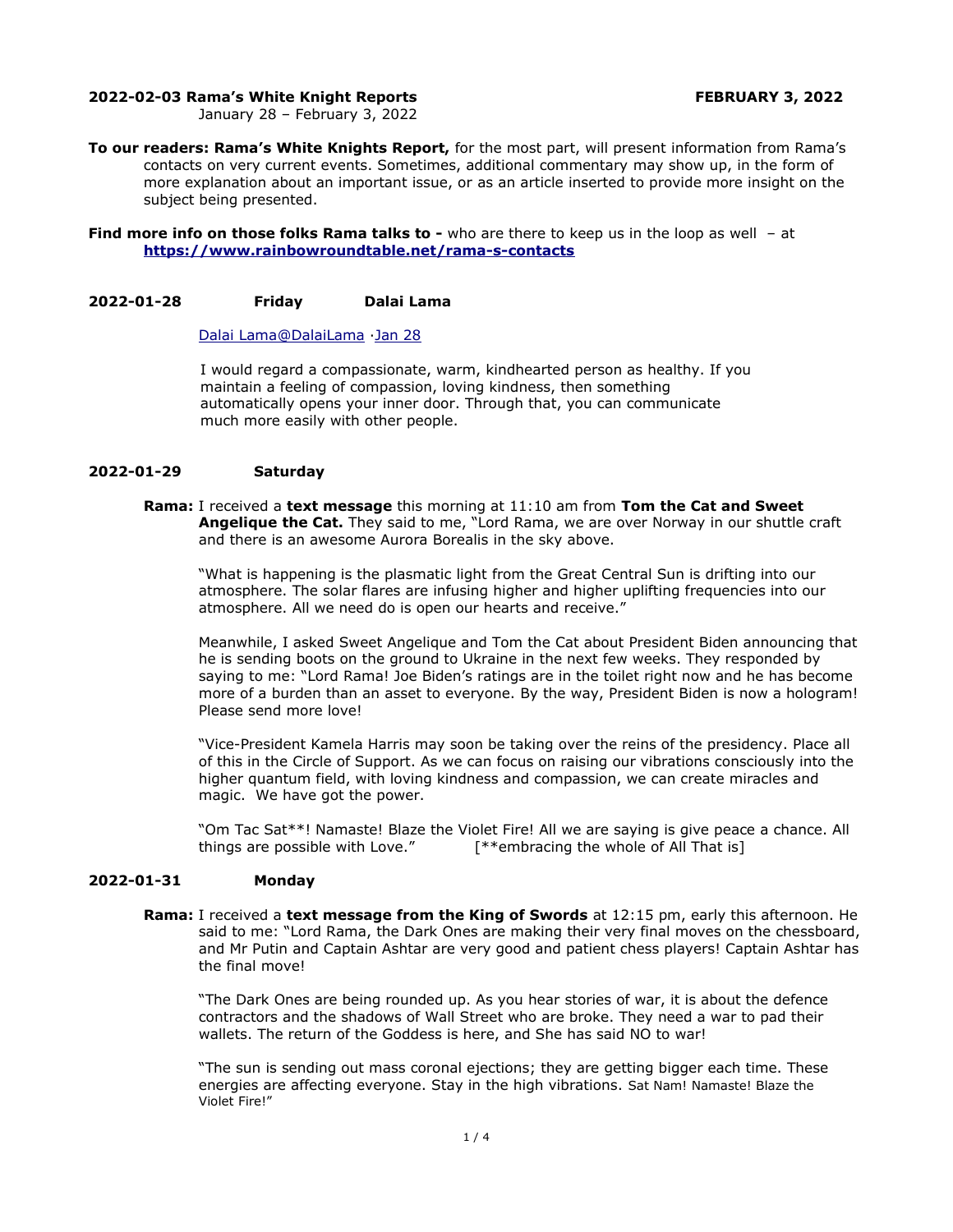

**January 29th - From Tom the Cat and Sweet Angelique the Cat and their flight to Norway**

## **2022-02-01 Tuesday Dalai Lama**

# Dalai [Lama@DalaiLama](mailto:Lama@DalaiLama) · [Feb 1](https://twitter.com/DalaiLama/status/1488444594987491334)

We live in hope, hope that something good will happen. As human beings we must be realistic and use our intelligence to look at things from different angles in order to see a more complete picture, but it is more constructive to remain hopeful than to become pessimistic.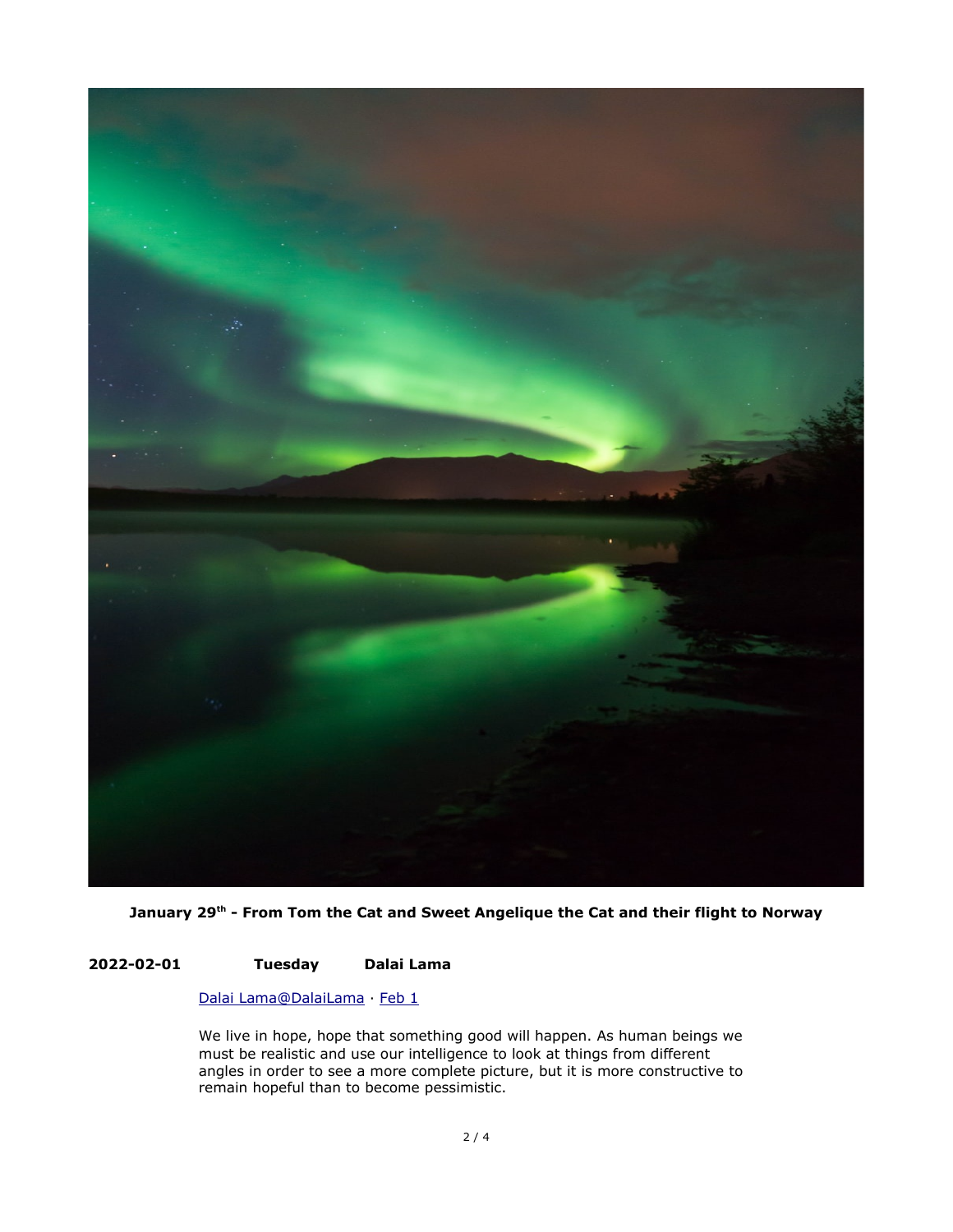## **2022-02–01 Tuesday**

## **Rama:** I received a **text message from Tom the Cat; Larry, Curly and Mo, and Sweet**

**Angelique the Cat.** It was 11:30 am this morning. They all said to me, "Lord Rama, we are in the outskirts of Tønsberg, Norway AND right before us, a portal opened up to Asgard, the Celestial City, home to King Odin, Thor and Lady Frigga, Thor's mother."

Tom continued: "All the Nine Realms are here with us to help guide us in our ascension, as well as Mother Gaia's ascension. At this time, send more love to Ukraine and Mother Russia; the US Empire is stirring the pot for war. On this day of Imbolc, February  $1<sup>st</sup>$ , the light from our sun, Sol, is pouring in at light speed.

"All we are saying is Give peace a chance! Sat Nam! Namaste! Blaze the Violet Fire!"

**Info from Rama:** This is a Portal that opened up for Tom & Company when they went to Tønsberg, Norway!....All the Portals are opening!!

"Once, mankind accepted a simple truth: that they were not alone in this universe. Some worlds man believed [were] home to their gods. Others, they knew to fear. From around the cold and darkness came the Frost Giants (Annunaki) threatening to plunge the mortal world into a new ice age. But humanity would not face this threat alone." ―Odin to Loki and Thor

The Battle of Tønsberg was a fierce and pivotal battle during the **Asgard-Jotunheim** War that occurred on Earth, in what is present day Tønsberg...